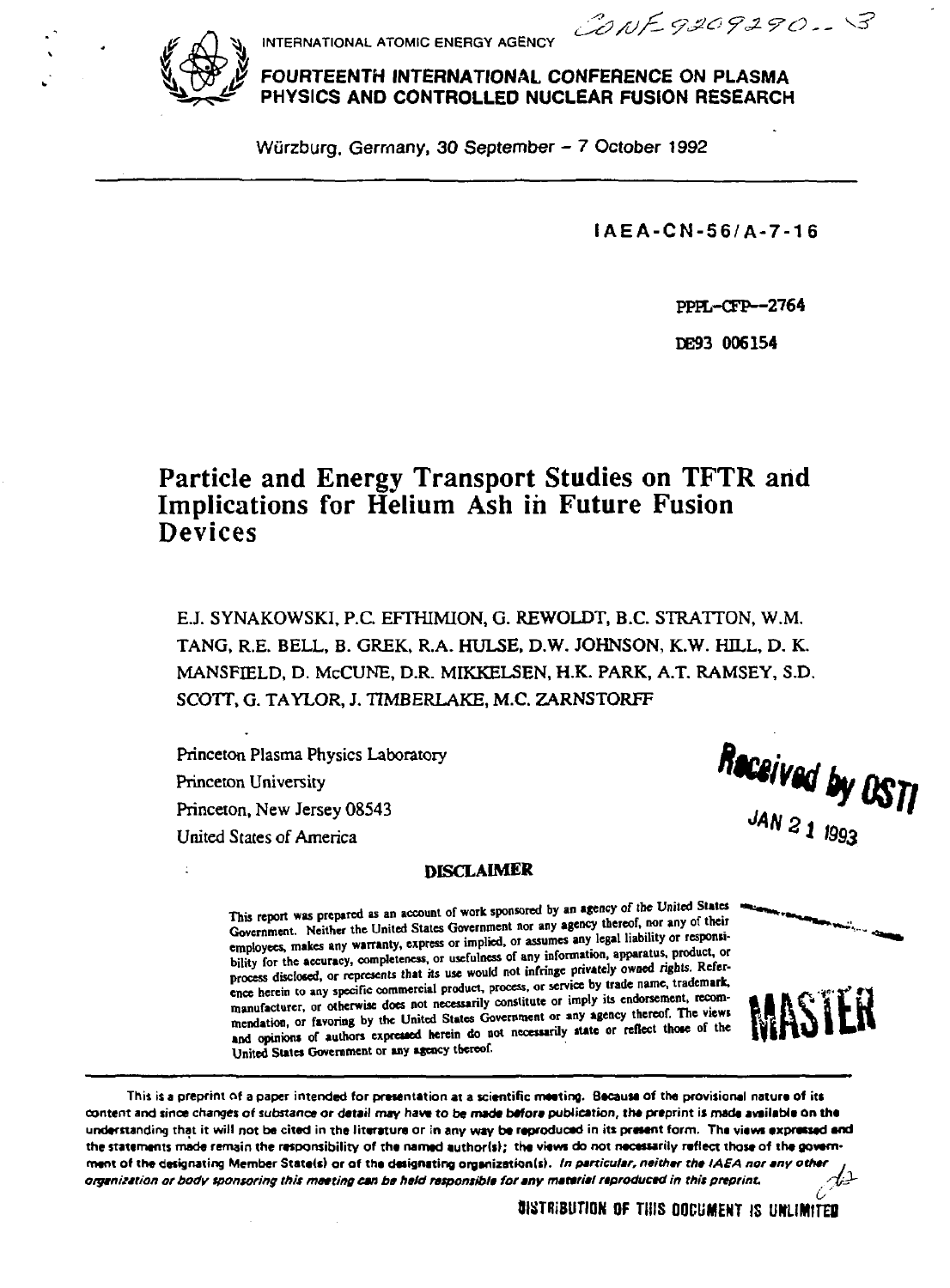## **1. INTRODUCTION**

**Particle and energy transport in tokamak plasmas have long been subjects of vigorous investigation. Present-day measurement techniques permit radially resolved studies of the transport of electron perturbations [1], low- and high-Z impurities [2,3,4,5], and energy [6,7,8,9]. In addition, developments in transport theory [10] provide tools that can be brought to bear on transport issues. Here, we examine local particle transport measurements of electrons, fully-stripped thermal helium, and helium-like iron in balancedinjection L-mode and enhanced confinement (Supershot [11]) deuterium plasmas on TFTR of the same plasma current, toroidal field, and auxiliary heating power. He<sup>2+</sup> and Fe<sup>24+</sup> transport has been studied with charge exchange recombination spectroscopy (CHERS) [12,13], while electron transport has been studied by analyzing the perturbed electron flux**  following the same helium puff used for the He<sup>2+</sup> studies. By examining the electron and **H e <sup>2</sup> <sup>+</sup> responses following the same gas puff in the same plasmas, an unambiguous comparison of the transport of the two species has been made. The local energy trar sport**  has been examined with power balance analysis, allowing for comparisons to the **cal thermal fluxes. Some particle and energy transport results from the Supershot have been compared to a transport model based on a quasilinear picture of electrostatic toroidal drifttype microinstabilities [10]. Finally, implications for future fusion reactors of the observ d correlation between thermal transport and helium particle transport is discussed.** 

## **2. THE EXPERIMENT, RESULTS, AND COMPARISON TO THEORY**

The toroidal field  $B_T$  of these plasmas was 4.8 T, the plasma current  $I_p$  was 1.0-1.1 **MA, and the balanced-injection neutral beam heating power was 12-13 MW. The major radius was 2.45 m, and the minor radius was 0.8 m. Differences in the plasmas were found in the electron temperature T<sup>e</sup> , ion temperature Tj, electron density n<sup>e</sup> and**  peakedness  $n_e(0)/n_e$  of the electron density profile, and energy confinement time as measured by magnetics (for the L-mode,  $\tau_E = 60$  ms =  $1.0x\tau_E$ <sup>L-mode</sup>; for the Supershot,  $\tau_E$  $= 150$  ms  $= 2.5$ xt<sub>E</sub><sup>L-mode</sup> for plasmas with helium puffs, 160 ms for plasmas with iron **injection). Typical plasma profiles, obtained during the neutral beam heated phase of the discharge and mapped to minor radius, are shown in Fig. 1. Te(r) was measured using both Thomson scattering and a grating polychromator. Tj(r) was measured by CHERS,**  viewing the 5292 Å line of  $C^{5+}$  ( $n=8-7$ ). The central  $Z_{eff}$  was typically 3.1 - 3.3 in the Supershot and  $1.5$  in the L-Mode.  $Z_{eff}(r)$  was measured both with a tangentially viewing **visible bremsstrahlung (VB) array and with radial profiles of C64", normalized to the central**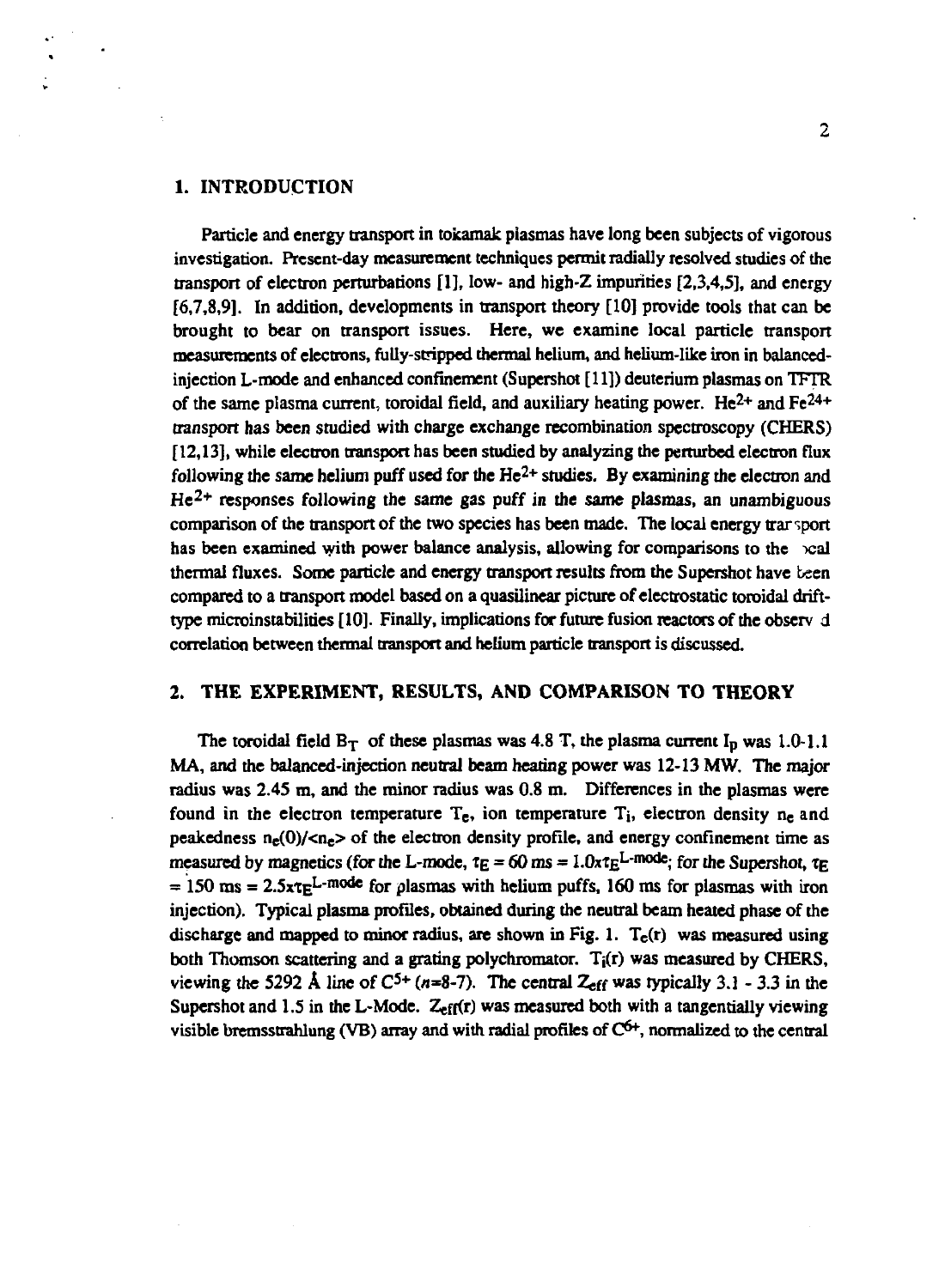**beam stopping cross sections, charge exchange rates for the three beam species, and electron impact excitation rates relevant to plume brightness calculations.** 

**For all perturbations, it is assumed that the flux can be represented as the sum of diffusive and convective flows, i.e.** 

$$
\Gamma = -D\nabla n + \nabla n \tag{1}
$$

for each species. For He<sup>2+</sup> and Fe<sup>24+</sup>, transport coefficients are interpreted as those of **trace particles and thus representative of steady-state values. For electrons, however, the perturbed flux is from electrons introduced by the gas puff and possibly from a perturbation in the flux of the background electrons due to small changes in the transport coefficients. Thus the relationship between the steady-state coefficients and the perturbative values depends strongly on the underlying transport mechanisms [1,17].**  Profiles of diffusivities of all density perturbations for the three species are shown in Fig. **3(a-c) for both the L-mode and Supershot All are radially hollow and typically 1-2 orders of magnitude larger than neoclassical values [18] throughout the plasma cross section,**  except possibly at the magnetic axis. For  $r/a < 0.4$ , D<sub>He</sub> is smaller in the Supershot than in **the L-Mode. This fact suggests that, if the helium transport is similar to the thermal deuterium transport, one local characteristic of improved particle confinement in the Supershot is reduced ion particle diffusivity as compared to the L-Mode. Important to note**  is that  $D_{Fe}$  is actually *larger* in the Supershot than in the L-Mode, and  $D_e$  does not **necessarily equal Due. although they come from the same perturbation. These observations underscore the point that particle transport of a given plasma is not necessarily characterized well by a single species. In addition, the fact that the impurity diffusivities are on the order**  of or larger than D<sub>e</sub> indicates that no present theory of transport induced by magnetic **stochasticity can account for the bulk of anomalous particle transport in TFTR, although a subdominant role cannot be ruled out** 

**Using measured radial profiles of plasma parameters including ne, T<sup>e</sup> , Tj, and Zeff, and the calculated beam energy deposition, thermal heat fluxes Qj of the ions and Q<sup>e</sup> of the electrons were evaluated using the transport code TRANSP [19,20], We define the single**  fluid effective thermal conductivity  $\chi_{\text{fluid}}$  as

$$
Q_{\mathbf{c}} + Q_{j} = -\chi_{\text{fluid}}(n_{\mathbf{c}} \nabla T_{\mathbf{c}} + \sum_{j} n_{j} \nabla T_{i})
$$
\n(2)

where the sum is over the thermal ion species. Changes in  $\chi_{\text{fluid}}$  between L-Mode and Supershot are similar to changes in D<sub>He</sub> (Fig. 3). This characteristic of  $\chi_{fluid}$  is driven by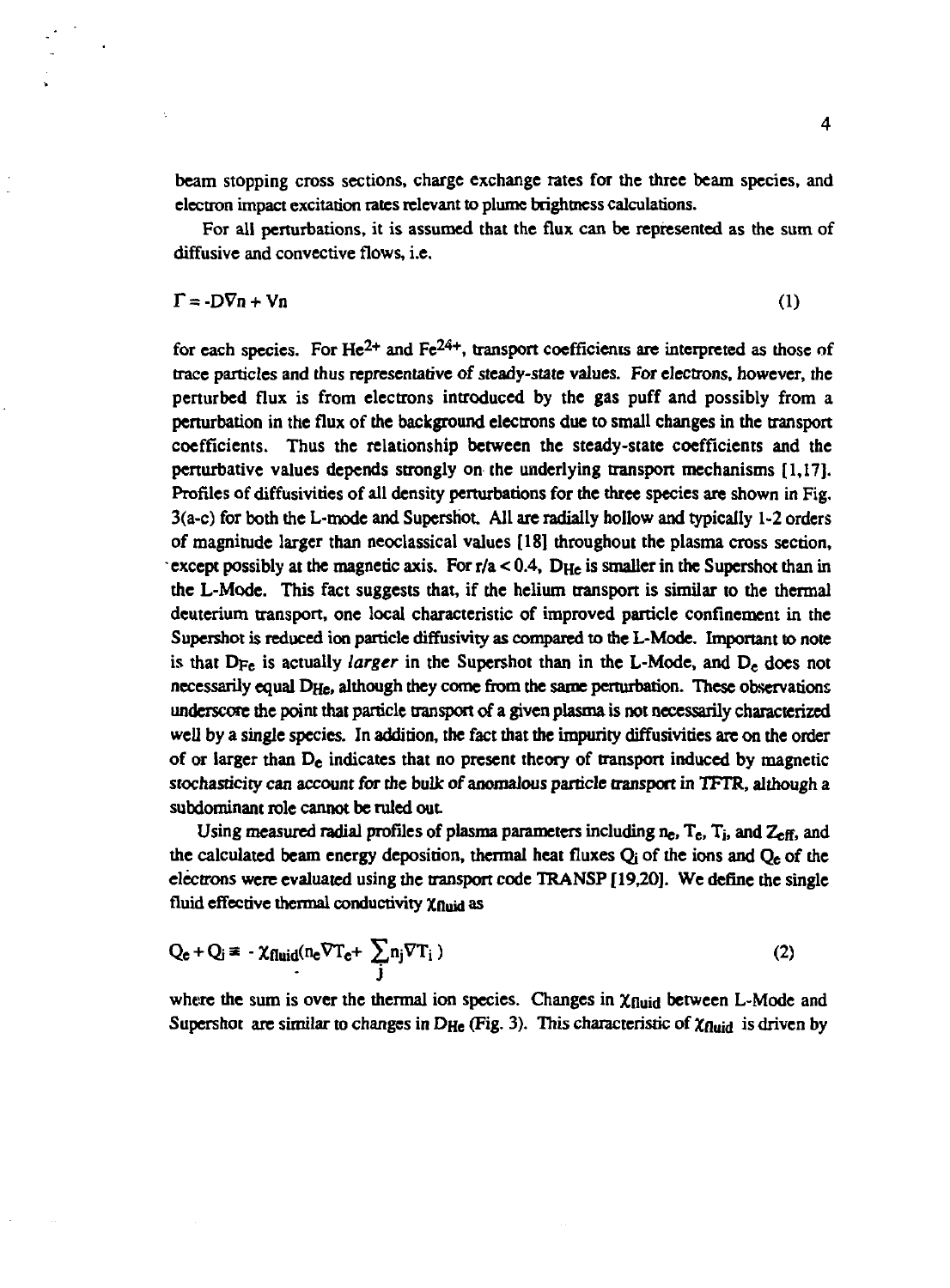the measured relationship between D<sub>He</sub>, V<sub>He</sub>, and X<sub>fluid</sub>, assuming a fixed edge helium **density.** 

**In the limit where the heat flux Q is from alpha particle heating alone, the assumption that the slowing-down alpha particles do not diffuse leads to an ash source profile shape**  that is similar to that of the heating source profile. In steady-state,  $\cdot \nabla \cdot \Gamma_{\text{He}} = S_{\text{He}}$ , where S<sub>He</sub> is the thermal alpha source. The heat source is given by  $E_{\alpha}S_{He}$ , where  $E_{\alpha}$  is the alpha energy of 3.5 MeV, and  $-\nabla Q = E_{\alpha} S_{\text{He}}$ . For steady state, relating the two equations **of continuity yields** 

$$
\frac{dn_{He}}{dr} - \frac{V_{He}}{D_{He}} n_{He} = - n_e \frac{\chi_{fluid}}{E_{\alpha} D_{He}} \frac{dT}{dr}
$$
 (3)

**If the helium transport is dominated by diffusion and if the density profile is flat, then**  an expression valid for all shapes of  $D_{He}$  and  $\chi_{fluid}$  but constant  $\chi_{fluid}/D_{He}$  implies  $n_{He}(r)/n_e(r) \approx \chi_{fluid}T(r)/(D_{He}/E_{\alpha}) + n_{He}(a)/n_e(r)$ . This simple expression underscores the **importance of the relation between local heat transport and helium particle transport. If T =**  30 keV,  $n_e(0) = 1.35x10^{20}$  m<sup>-3</sup>, and the edge helium density  $n_{He}(a) = 0.01n_e(0)$  (required **for proper divertor pumping [23]), considerations based on magnetic stochasticity give**   $\chi_{fluid}/D_{He} \approx \sqrt{m_{He}/m_e}$  = 85. This yields enormous helium concentrations of 70%, clearly incompatible with sustained ignition. However, if  $\chi_{\text{fluid}}/D_{\text{He}} \sim 1$ , typical of the values **found here for the Supershot and L-Mode, expected helium concentrations are about 2%.** 

This picture is complicated by the fact that  $V_{He} \neq 0$  in some plasmas, as was clearly seen for  $r/a < 0.5$  in the Supershot. We investigate the role of convection by solving eq. **(3) using plasma profiles similar to those used in Ref. 23 for an ignited ITER plasma (r =**   $3.1 \text{ m}$ ,  $T(0) = 30 \text{ keV}$ ,  $n_e(0) = 1.35 \times 10^{20} \text{ m}^3$ ,  $\langle n_e \rangle = 1.2 \times 10^{20} \text{ m}^3$ ,  $Z_{eff}$  from carbon = **1.4). An edge helium density of 0. lne(a) was assumed. Results obtained with the nominal**  bulk plasma values  $(r/a < 0.8)$  of V<sub>He</sub>/D<sub>He</sub> as a function of r/a measured in the L-Mode and for the Supershot are shown in fig. 4. It was assumed that  $\chi_{\text{fluid}}/D_{\text{He}} \sim 3$ , a value at the **bounds of the experimental uncertainties. The L-Mode transport coefficients lead to a helium profile that is quite broad. Central helium concentrations are about 8%, consistent with sustained ignition at these densities and temperatures [Ref. 23]. While the helium**  profiles obtained using the Supershot V<sub>He</sub>/D<sub>He</sub> are strongly peaked, this occurs in a region **of small plasma volume, leading to a relatively small decrease in fusion power of about 10%. This indicates inward convection of the type observed in the Supershot is compatible**  with sustained ignition. Of course, generalizations should be viewed with caution until a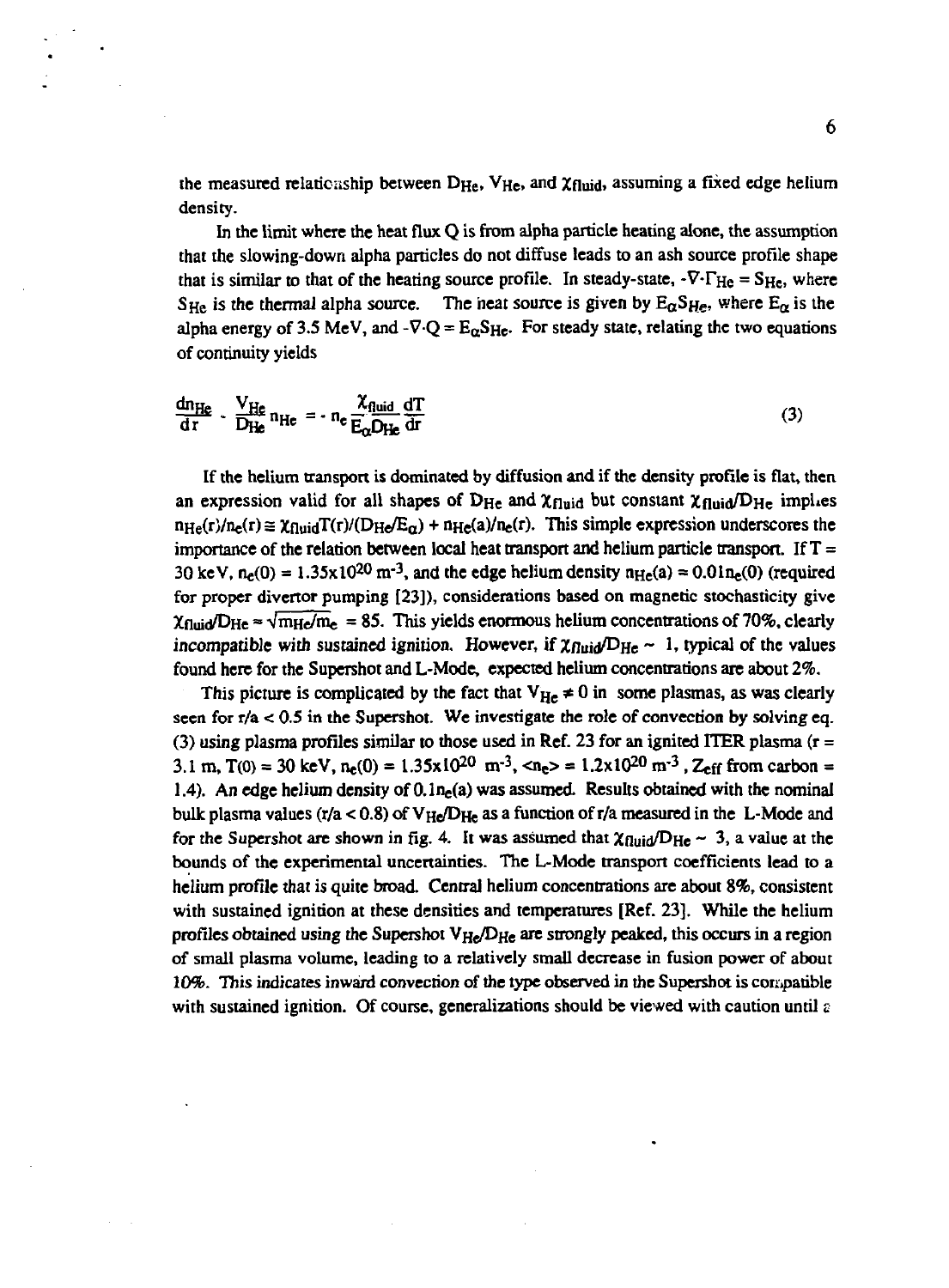- [20] GOLDSTON, R.J. et al., J. Comp. Phys. 43 (1981) 161.
- [21] ENGELMANN, F., NOCENT1NE, A., Comments Plasma Phys. Controlled Fusion 5 (1980) 253.
- [22] TAYLOR, R.J., FRED, B.D., MORALES, G.J., Comments Plasma Phys. Controlled Fusion 13 (1990) 227.
- [23] REDI, M.H., COHEN, S.A., SYNAKOWSKI, E.J., Nucl. Fusion 31 (1991) 1689.
- [24] HILLIS, D.L., FINKEN, K.H., HOGAN, J.T., *et al.,* Phys. Rev. Lett. 65 (1990) 2382.

 $\ddot{\phantom{0}}$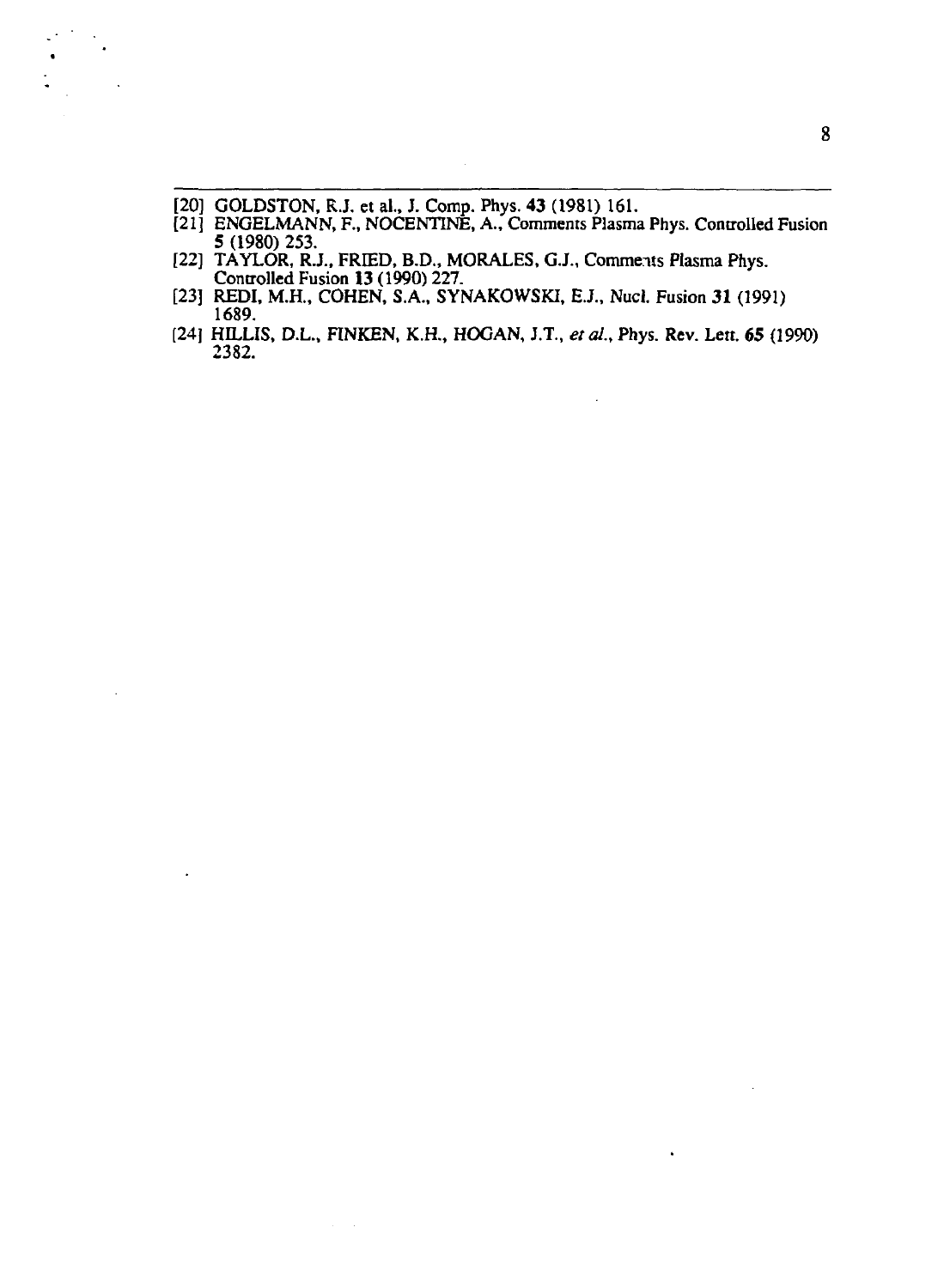**Fig. 1. Plasma profiles for the L-Mode and Supershot mapped to minor radius and measured during the electron density flattop during neutral beam injection, a) Electron density n<sup>e</sup> . b) Electron temperature T<sup>e</sup> and ion temperature Tj.** 

Fig. 2. a). Steady-state He<sup>2+</sup> density profile shapes measured 150 ms after the gas puff **for the L-Mode and Supershot. The profiles are normalized where the scale lengths are**  similar. b). He<sup>2+</sup> concentrations, normalized to the plasma edge for clarity. Uncertainties **are from systematic errors common to both measurements, making the changes in profile shape more certain than the profile shape itself. Included are ±15** *%* **uncertaintes in the beam stopping cross section, electron impact excitation and ionization rates of helium plumes, and charge exchange excitation rates.** 

**Fig. 3. Transport coefficients for L-Mode and Supershot. a). Helium diffusivity b). Iron diffusivity. c). Perturbative electron diffusivity. d). Single fluid thermal conductivity.** 

Fig. 4. Simulated helium density profiles for ITER using core values  $(r/a < 0.8)$  of V<sub>He</sub>/D<sub>He</sub> from the L-Mode and Supershot. The electron density shown and central **temperature of 30 keV was assumed. For both cases,**  $\chi_{\text{fluid}}(r)/D_{\text{He}}(r) = 3$ **.**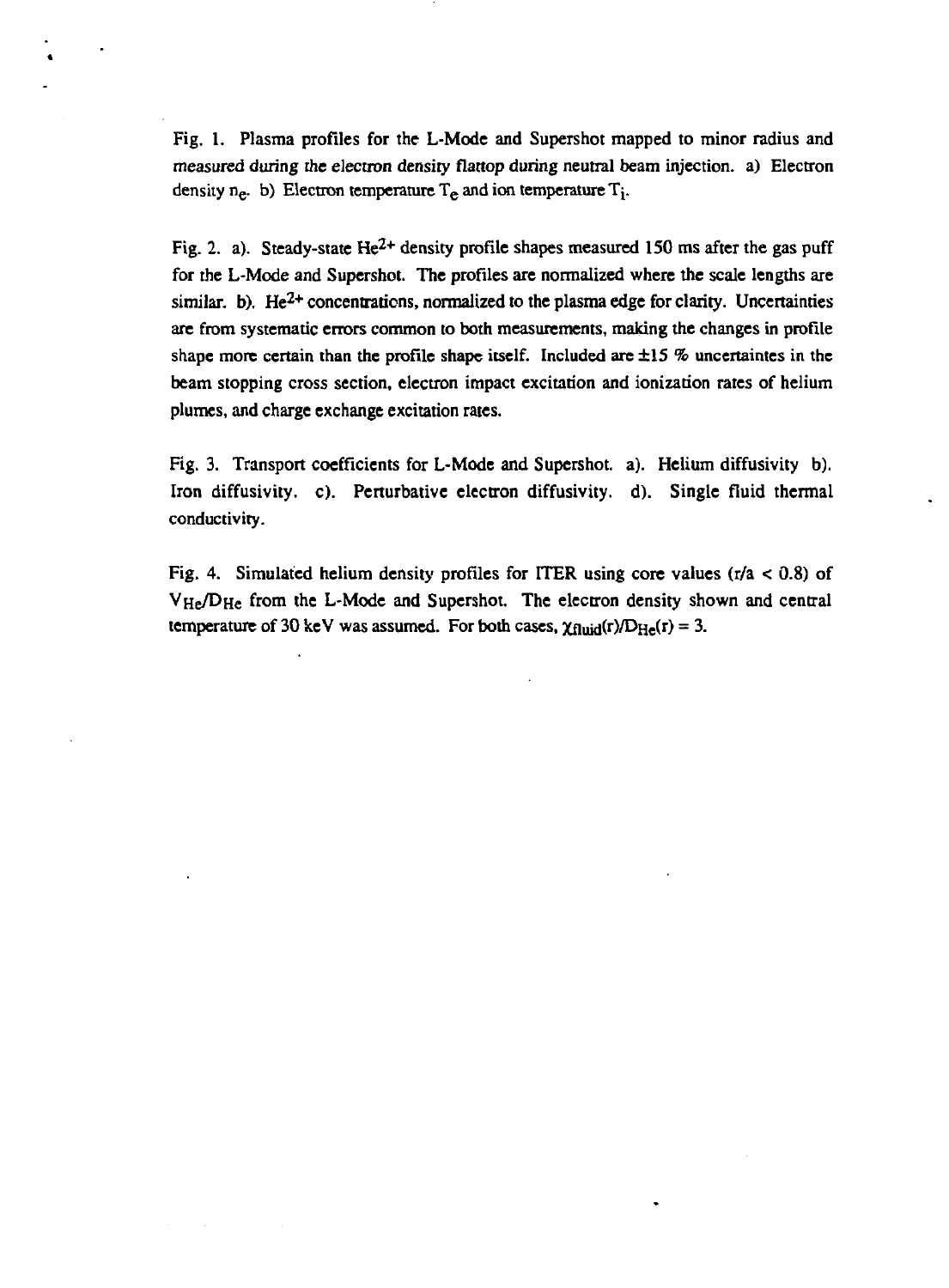